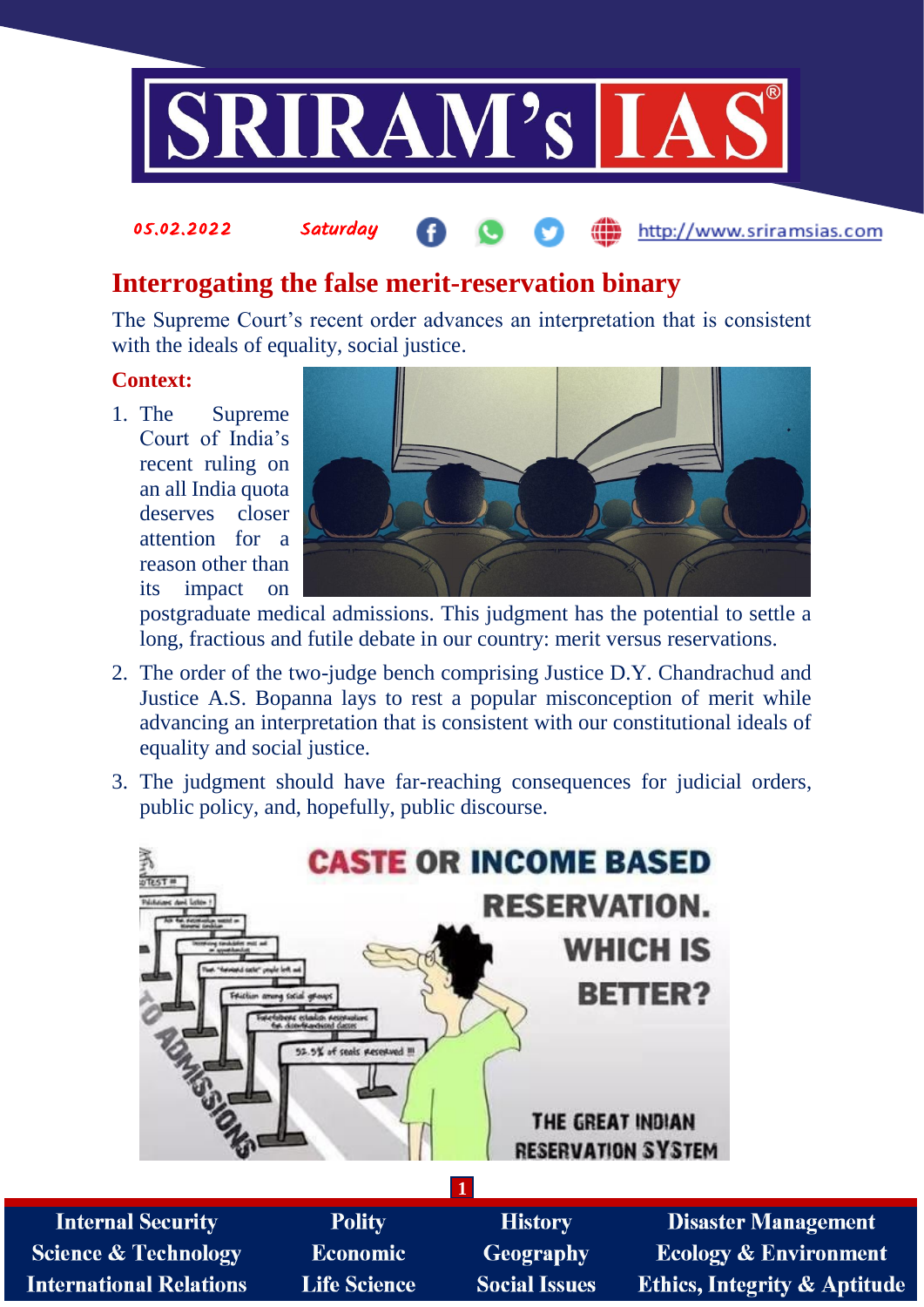

### **NEET case**

- 1. The case before the Court was very limited: an expeditious resolution of the issues around the implementation of Other Backward Classes (OBC) and economically weaker sections (EWS) quotas in the National Eligibility cum Entrance Test (NEET)-All India Quota (AIQ) admissions to medical colleges.
- 2. AIQ refers to a judicially created category where 15% of undergraduate seats and 50% of postgraduate seats are filled on a domicile-free, all-India basis.
- 3. The Government had recently decided to extend the existing Scheduled Caste and Scheduled Tribe reservations within this category to provide for OBC reservations as well.
- 4. Writ petitions had challenged this order on the grounds that the implementation of OBC reservation would affect professional merit and cause reverse discrimination against general category candidates.
- 5. Another set of writ petitions had challenged the notification of EWS reservation even as the hearings on the 103rd Constitutional Amendment Act were pending. Another set of writ petitions had challenged the tenability of ₹8 lakh as the income limit for EWS reservation.
- 6. The Court, in view of the public health implications of the delay in medical admissions, upheld the admissions notice and listed for March the hearing on the validity of the ₹8 lakh limit.



**Internal Security Science & Technology International Relations** 

**Polity Economic Life Science** 

**History Geography Social Issues** 

**Disaster Management Ecology & Environment Ethics, Integrity & Aptitude**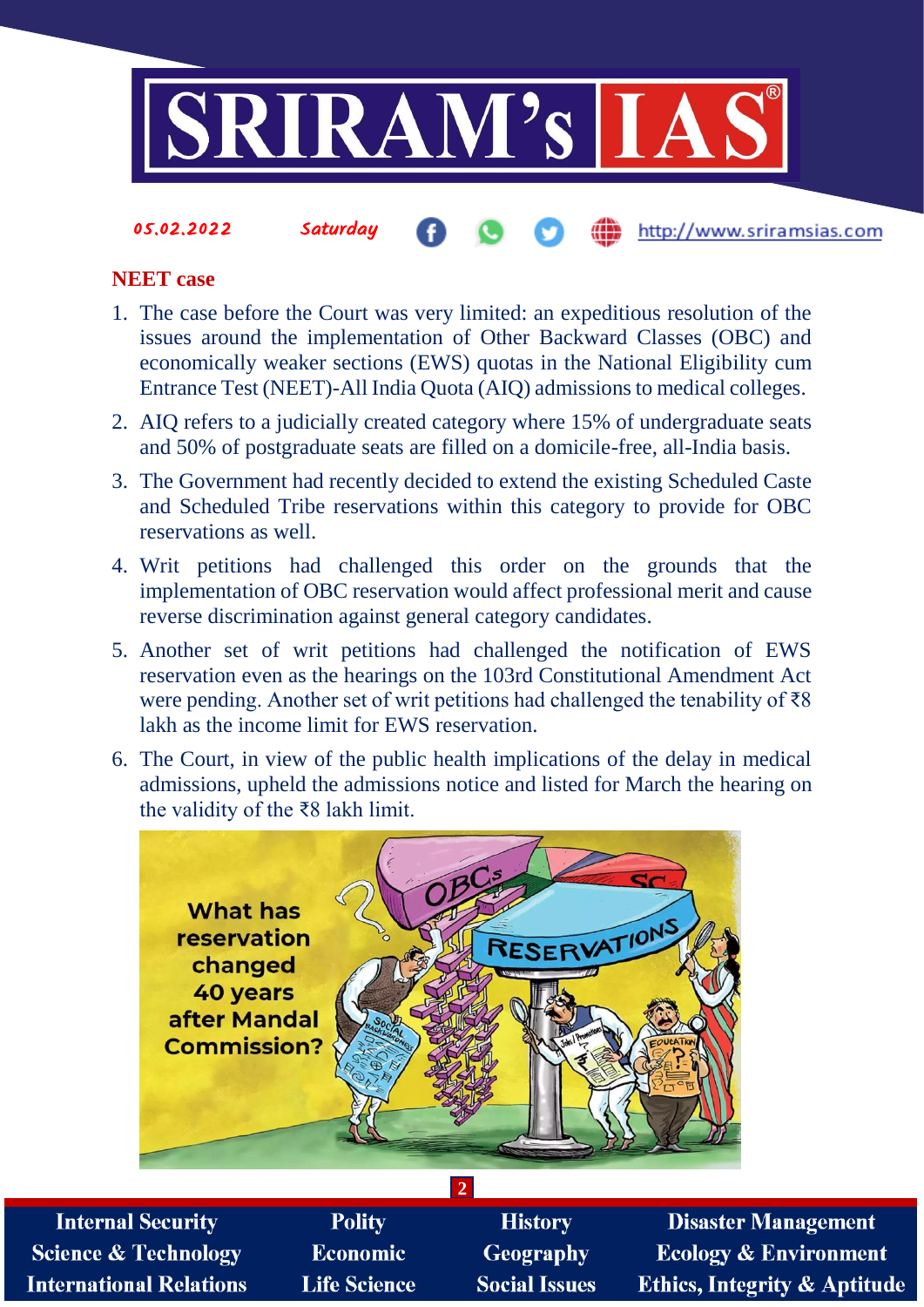

#### 05.02.2022 Saturday the http://www.sriramsias.com

# **Merit versus reservations: Substantive equality in society**

- 1. The Court took this opportunity to directly address the issue of merit versus reservations at some length. For the longest time, critics of affirmative action have argued that reservations violate merit.
- 2. The defenders of reservation too often concede this but argue that affirmative actions serve other goals such as social representation.
- 3. The judgment begins by recalling and reaffirming the principle of substantive equality, rather than formal equality, that underlies our constitutional promise of equality of opportunity.
- 4. Relying on the debates in the Constituent Assembly, the Court reminds us that the intent of the framers was to remedy real structural barriers that prevented the realisation of equality of opportunity.
- 5. The Court builds on landmark cases such as State of Kerala vs N.M. Thomas, K.C. Vasanth Kumar (1985), and Indra Sawhney vs Union of India (1992) to reiterate sharply that the provision of reservations in Article 16(4) of the Constitution is not an exception to but an extension of the principle of equality enunciated in Article 16(1).
- 6. Reservations are crucial to achieving the aspirational goal of genuine equality of opportunity and status amongst all citizens. 'Reservation is one of the measures that is employed to overcome these barriers.

# **Social privileges and cultural capital of dominant section masquerading as Merit:**

- 1. The individual difference may be a result of privilege, fortune, or circumstances but it cannot be used to negate the role of reservation in remedying the structural disadvantage that certain groups suffer'.
- 2. Second, the judgment contributes to the specification of the mechanisms through which social privileges work. Justice Chinnappa Reddy in K.C. Vasanth Kumar vs State of Karnataka (1985) had critiqued the purely economic understanding of claims for reservation by emphasising the embedded and rigid nature of the socio-cultural institution of caste.
- 3. The present order notes Marc Galanter's insight that processes of resource accumulation impact the performance of candidates in examinations. Taking

| <b>Internal Security</b>        | <b>Polity</b>       | <b>History</b>       | <b>Disaster Management</b>              |  |  |  |
|---------------------------------|---------------------|----------------------|-----------------------------------------|--|--|--|
| <b>Science &amp; Technology</b> | <b>Economic</b>     | <b>Geography</b>     | <b>Ecology &amp; Environment</b>        |  |  |  |
| <b>International Relations</b>  | <b>Life Science</b> | <b>Social Issues</b> | <b>Ethics, Integrity &amp; Aptitude</b> |  |  |  |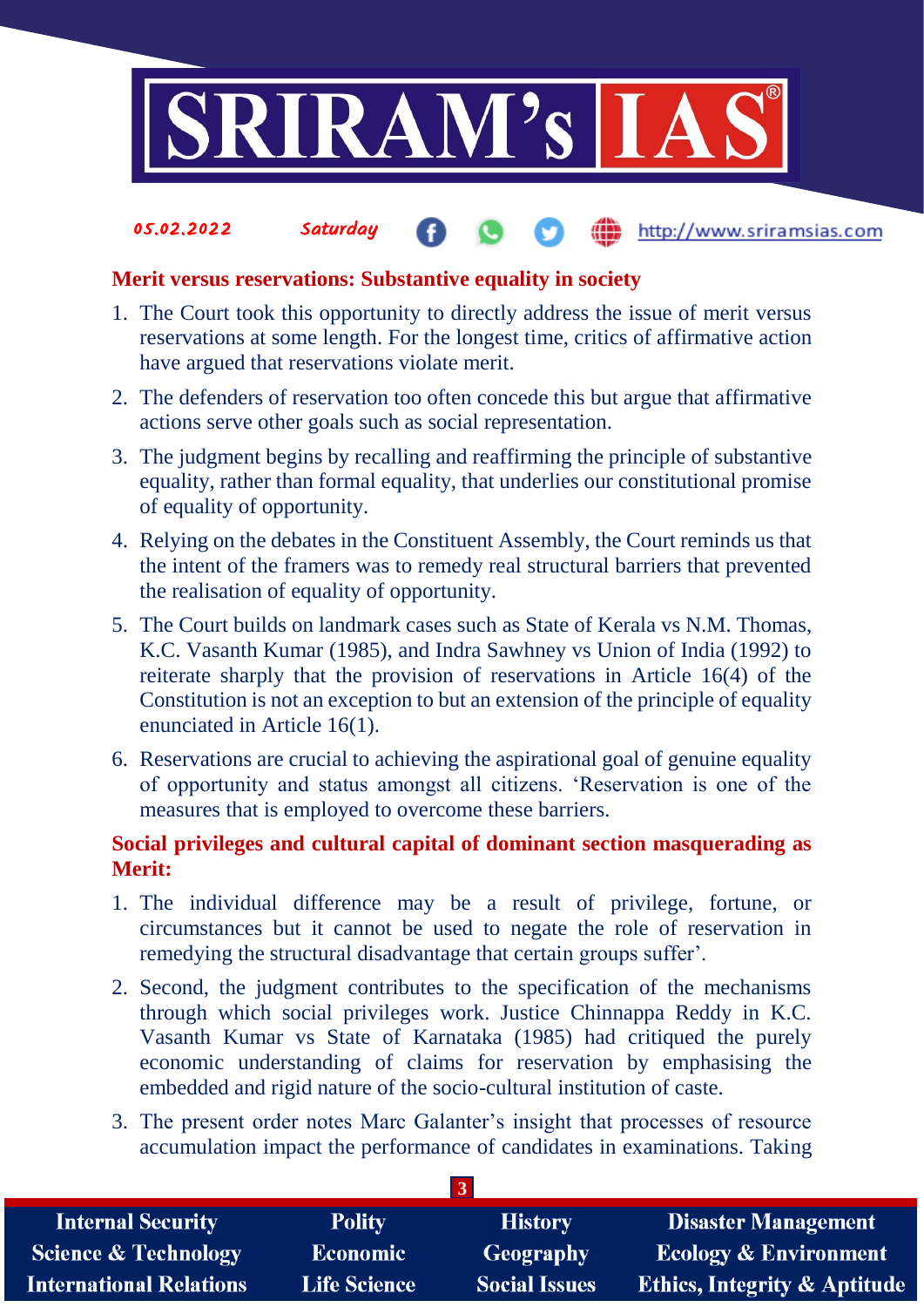

#### 05.02.2022 Saturday http://www.sriramsias.com

this understanding forward, it draws upon the work of K.V. Shyamprasad to recognise, perhaps for the first time, the role of cultural capital.

- 4. The order holds: 'The cultural capital ensures that a child is trained unconsciously by the familial environment to take up higher education or high posts commensurate with their family's standing. This works to the disadvantage of individuals who are first-generation learners and come from communities whose traditional occupations do not result in the transmission of necessary skills required to perform well in the open examination...'
- 5. The judgment is also attentive to the exclusionary implications of this process as meritocratic discourse legitimises consolidation of 'family habitus, community linkages, and inherited skills'.
- 6. In addition to 'reaffirming social hierarchies', this obsession with scores in an examination 'serves to denigrate the dignity of those who face barriers in their advancement which are not of their own making.



# **Stereotypes and skills: Falsity of efficiency of administration argument**

1. Third, it exposes social prejudices that masquerade as concerns about 'efficiency of administration' and the anxieties about the dilution of merit. It recognises that there is a need to rectify prejudicial stereotypes about the skills of persons belonging to weaker sections.

| <b>Internal Security</b>        | <b>Polity</b>       | <b>History</b>       | <b>Disaster Management</b>              |  |  |
|---------------------------------|---------------------|----------------------|-----------------------------------------|--|--|
| <b>Science &amp; Technology</b> | <b>Economic</b>     | Geography            | <b>Ecology &amp; Environment</b>        |  |  |
| <b>International Relations</b>  | <b>Life Science</b> | <b>Social Issues</b> | <b>Ethics, Integrity &amp; Aptitude</b> |  |  |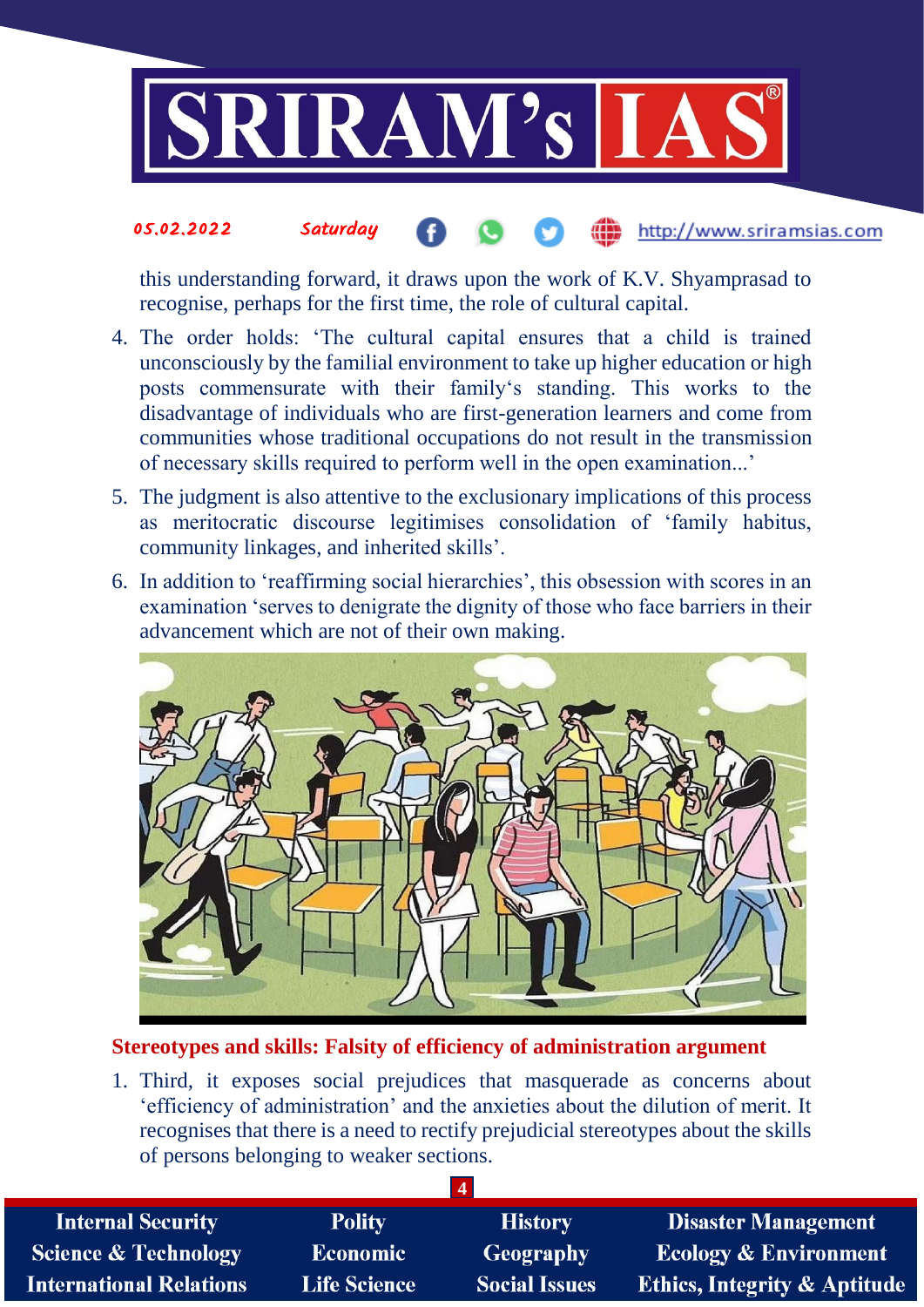

#### 05.02.2022 Saturday the http://www.sriramsias.com

- 2. It relies on the 2019 decision in B.K. Pavitra vs the State of Karnataka, also authored by Justice Chandrchud, held, 'The benchmark for the efficiency of the administration is not some disembodied, abstract ideal measured by the performance of a qualified open category candidate.
- 3. The efficiency of administration in the affairs of the Union or of a State must be defined in an inclusive sense, where diverse segments of society find representation as a true aspiration of governance by and for the people.'

# **Examinations as a measure of merit: Limitations**

- 1. Finally, the judgment goes to the heart of the matter and questions examinations as a measure of merit. It cites Ashwini Deshpande's study highlighting a stark separation between what examinations claim to measure, and what they actually do.
- 2. It elaborates by citing Satish Deshpande's research that shows that often what examinations measure have an indirect and weak link to the tasks the candidate is supposed to perform.
- 3. He argues that the prestige of competitive entrance examinations and the unimpeachability of its evaluator standards is a manufactured construct.
- 4. Satish Deshpande calls these examinations 'traumatic bloodbaths' that are administered to jealously guard the social prestige of the professional class.
- 5. Drawing upon this, the judgment opines that exams can 'only reflect the current competence of an individual but not the gamut of their potential, capabilities or excellence'.
- 6. Foregrounding the importance of individual character, lived experiences, and subsequent training, the judgment emphasises that examinations are exclusionary, though convenient, methods of resource allocation and that our constitutional ideals should inform our cautious appreciation of these processes.

This critique of the widespread misconception about merit — the common sense of the upper caste elite — can have far-reaching consequences.

| <b>Internal Security</b>        | <b>Polity</b>       | <b>History</b>       | <b>Disaster Management</b>              |  |  |  |
|---------------------------------|---------------------|----------------------|-----------------------------------------|--|--|--|
| <b>Science &amp; Technology</b> | Economic            | Geography            | <b>Ecology &amp; Environment</b>        |  |  |  |
| <b>International Relations</b>  | <b>Life Science</b> | <b>Social Issues</b> | <b>Ethics, Integrity &amp; Aptitude</b> |  |  |  |